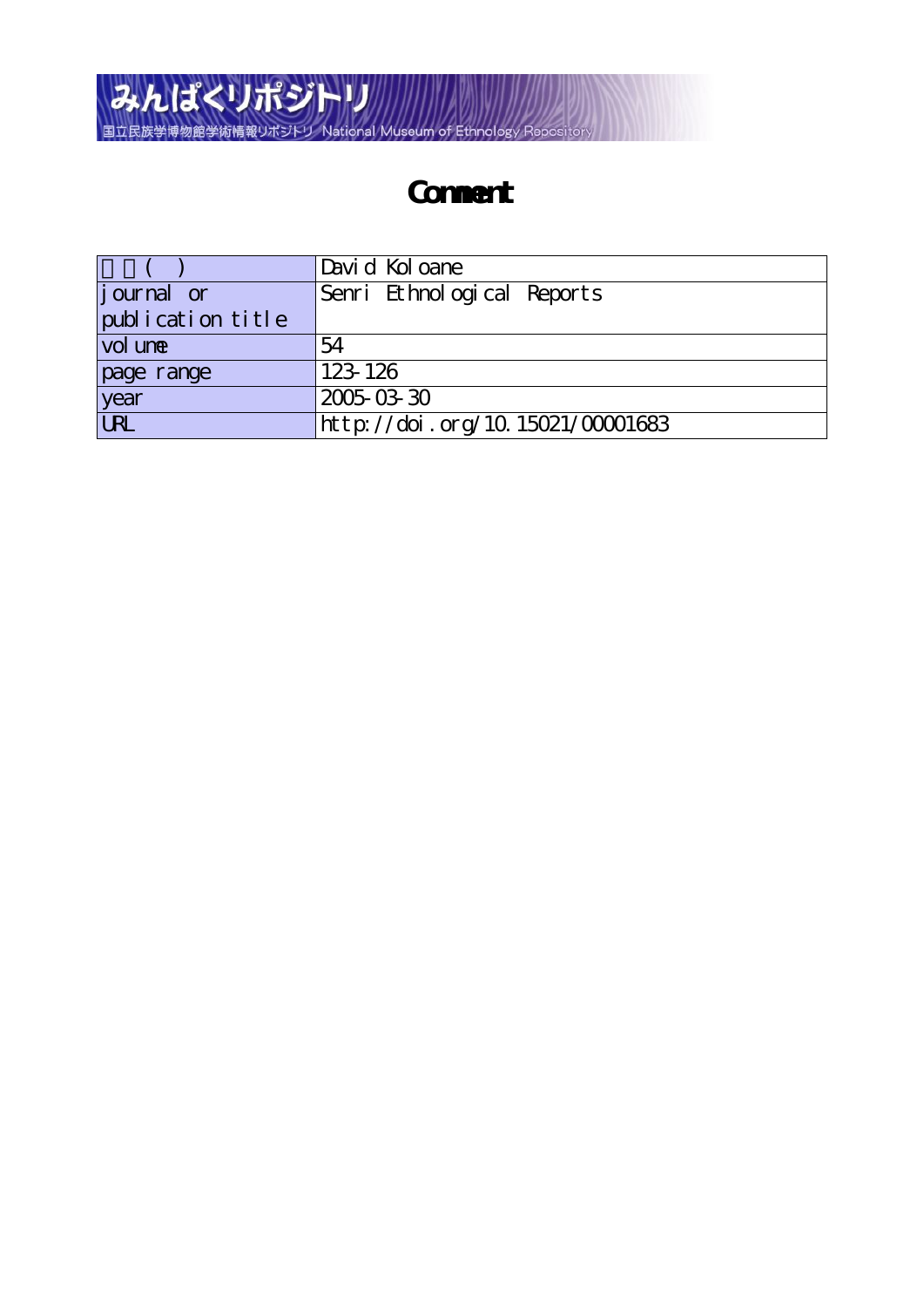## Comment

by DayidKOLOANE Fordsburg Artist Studios

 In my response, I intend to discuss what the effect of my being appointed to curate the South African section of the exhibition after the demise of the apartheid system of govemment.

The unifying of the South African section with some of the continent's fellow participants. The discourse between the West and Africa often constitutes a minefield of cross wire contestation of its material culture and artistic production. The lack of economic independence, infrastructure and related resources often makes it easier for a foreign curator to ream the continent like a trophy hunter on safari than it is for a local curator to do likewise in their country of birth. It is not surprising therefore to realize why the concept of the exhibition emanated from the organizers of *Africa* 95 rather than from the artists themselves.

 I had always been eager and fascinated by legends of Afirican art in all its manifestations. We appear in Africa to be more conversant with European and American art movements and trends than we are with our own history. The name Picasso sounds more familiar in Africa than say Uche Okeke or Gerard Sekoto. The legend of Leopold Senghor, the former president of Senegal who also initiated the concept of negritude and subsequently convened a negritude arts festival in Dakar in 1966, an initiative which was followed by the Nigerian Festac festival which both brought together practitioners academies of Afucan descent from the continent and all over the world to interrogate problems confronting Black African artistic practice.

These and other similar smaller events became signposts of the future direction of artistic expression. I have always been of the opinion that is only by speaking through collective voice that artists can begin to attract the attention they deserve as well as lending dignity to their practice and ideals. The installation of the first democratically elected government in South Africa and the monumental presence of Nelson Mandela miraculously transformed the colony's polecat status to that of respectability. The cultural boycott and trade sanctions imposed by the United Nations because of the erstwhile government policy of racial discrimination were revoked after decades and South Africa was reunited with the international world. It is significant to note that all the other participating countries had gained their independence much earlier and South Africa was in essence celebrating its very first post apartheid government.

The Seven Stories exhibition was as such one of the major events which happened. In 1990 the then banned Aflrican National Congress Liberation Movements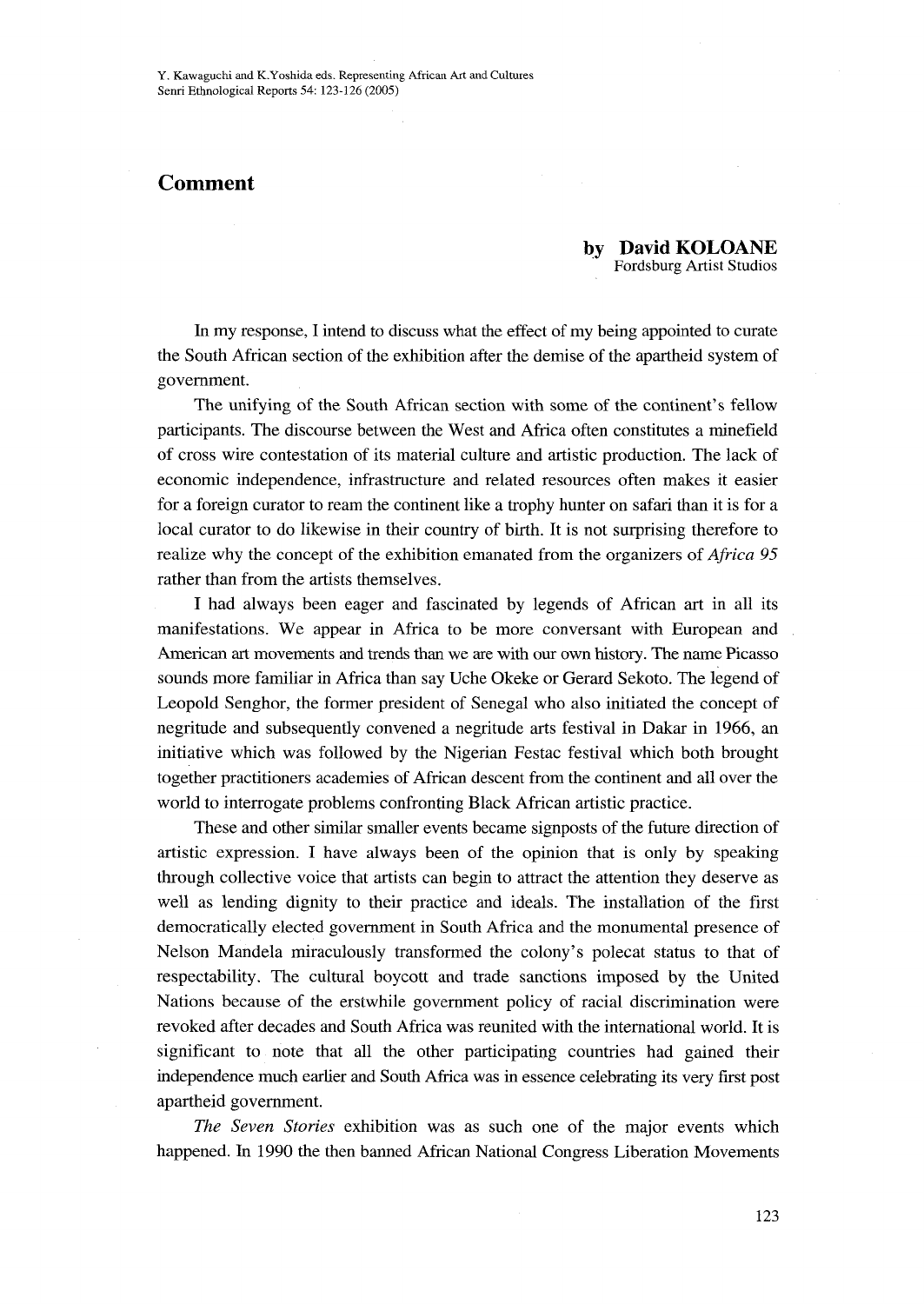cultural fOrmation based in London convened an arts festival known as Zabalaza which means to struggle in Xhosa, in London to celebrate the release of Mandela and his first visit to London.

 It is important here to note that artistic expression in South Africa has always been an integral aspect of the struggle for liberation. It is not surprising therefore, that David Elliot the then Director of the Oxford Museum of Moderh Art had to consult with the cultural formation of the African National Congress in order to curate the  $Art$ from South Africa exhibition.

A condition he had to consider was that of working with a co-curator in South Africa. I was selected to work with David on that significant event. The advent of Africans provided me with the daunting challenge of being the first Black Afirican curator to present an integrated South African exhibition. It is in this context that the Seven Stories exhibition was a milestone in allowing an authentic voice to represent the respective countries.

 The initial meeting of all the curators representing their respective countries was convened by CIementine Deliss the head curator in order to outline the individual curators concepts. It was for me inconceivable that Ulli Beier could represent Nigeria, one of the largest countries in Africa. I learnt later that he was there only in an advisory capacity. Kenya was represented by Etale Sukuro. Ulli Beier was replaced by Chika Okeke now based in the United States. Waajiku Nyachae, who though bom in Kenya spent most of her time in London, curated both Kenya and Uganda's displays.

 Salah Hassan, art historian and curator, became responsible for both Ethiopia and Sudan. Salah, though born in Sudan, is based in the United States.

 It was evident that the organizational structure was in several respects flawed and what clearly come through was indiscretion, subterfuge and the lack of professional resolve. Nicodemus' observation that Clementine Deliss was an anthropologist rather than an art historian became evident in her later handling of the project. Anthropologists especially in Africa often tend to extend their role to encompass the visual arts. One of the largest collections of Black African expression in South Africa was initiated by Professor T. De Jager, an anthropologist at the University of Fort Hare. Fort Hare is a historic institution in Southern Africa due to the fact that it educated prominent leaders such as Nelson Mandela, Robert Mugabe and Robert Sobukwe et al. Professor De Jager for many years before his retirement treated the collection as his personal property and it was not used as a teaching aid and to the faculty of fine art. He would only show it to his distinguished friends to entertain them.

The Senegal representative was an artist who had benefited from Leopold Senghor's team of presidency which established an artist village in Dakar in the sixties. Leopold Senghor was a model leader who was himself a poet who encouraged and promoted the arts at government level. The Senegalese display was in essence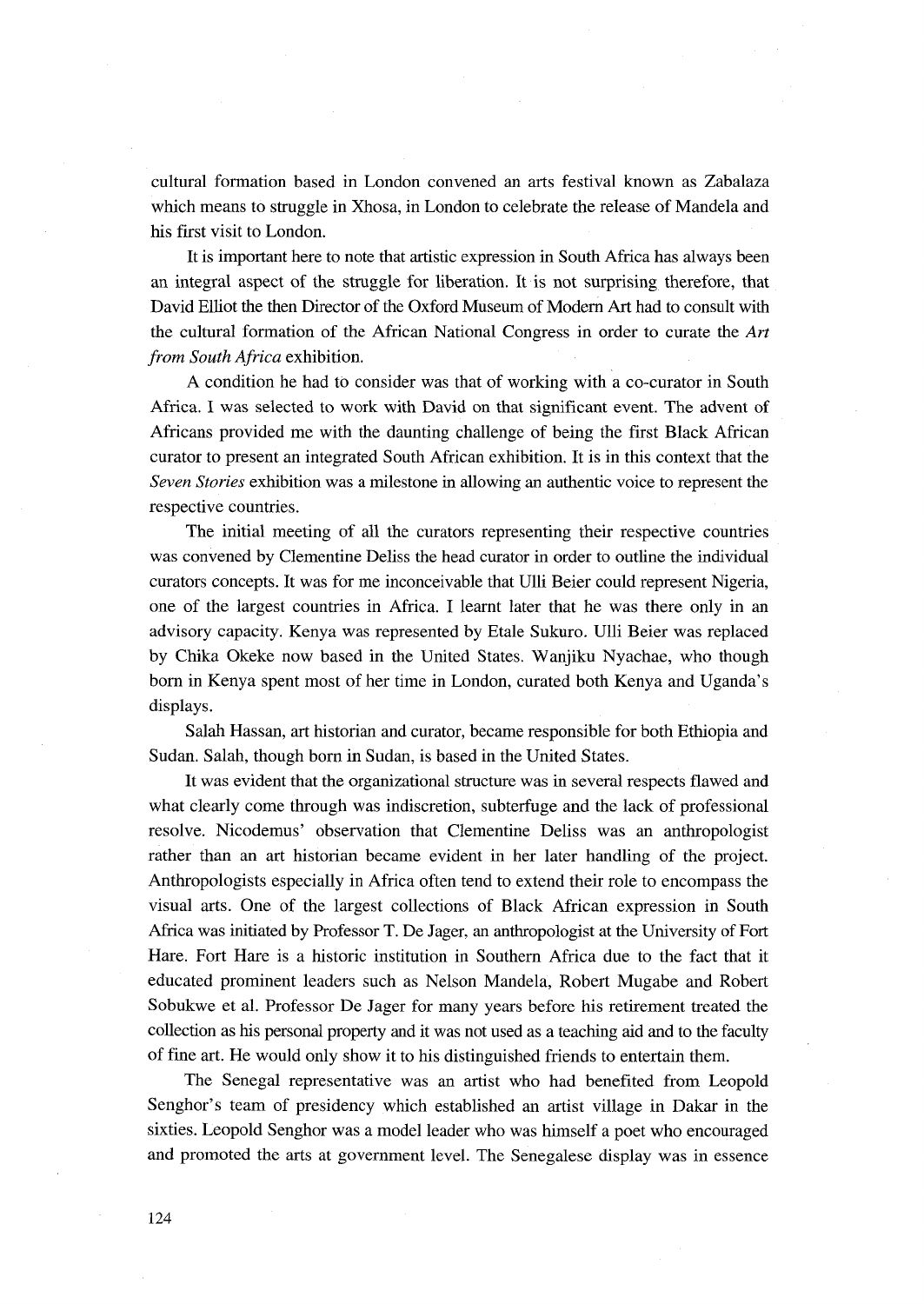dominated by the work of one artist who projected himself as the embodiment of Senegalese culture at the expense of a collective voice.

 As mentioned earlier, it would appear as if the authentic representation of some of the countries was by proxy rather than representatives who had researched the selection from each individual country. It would also appear that Ethiopia and Sudan were not represented by curators living in the respective countries. There appears to have been considerable adlibbing along the way which denied artists within specific countries the opportunity to be adequately represented.

 The salient question is why these countries were denied a voice rather than be mimicked with odds and ends from private collections. wny were these countries not personally visited by the head curator?

 The experience and knowledge I had acquired working with David Elliott on the Art from South Africa Exhibition became an asset when I curated the South African Section. The challenge of negotiating the acquisition of work from various collections was not as insurmountable as I had imagined on the contrary. I received support from some of the most unexpected quarters. Ironically one of the rnost important pieces of the exhibition was in the Fort Hare collection.

 I received a brute shock when the director of the Cultural Studies Department sternly refused to release the work until I had to enlist the help of the Director of the Whitechapel Gallery, Catherine Lampert. I was also inundated with phone calls from artists from different cultural backgrounds who under normal circumstances would never have dreamt of phoning a black African colleague or curator before.

 The reluctance by critics and art historians based in the capital centers of Europe and the United States to acknowledge art from Africa as modern or contemporary is to say the least illogical in its contradiction, when considering that the modern African state is a fact of life acknowledged by world bodies and world markets. This recalls to mind how the erstwhile apartheid system of government referred to Black African communities in various euphemistic terms but that of their origin. Nicodemus refers to this reluctance when she cites Professor Uche Okeke's objection to the term transitional being employed to define African art expression today.

 In South Aftica the category came about as a result of a groundbreaking exhibition curated by Ricky Burnett sponsored by the BMW German motor company. The work in the exhibition included wood carvings from the Venda area of the northern province which were seen for the first time in the BMW exhibition which toured Germany. Some of the mainstream galleries also introduced a transitional component in their gallery practice. The transitional category soon became a discriminatory vehicle for separating neo primitive from mainstream expression.

 I also not necessarily believe that presenting the story of a country in the form of an exhibition need necessarily assume a chronological format as Nicodemus seems to